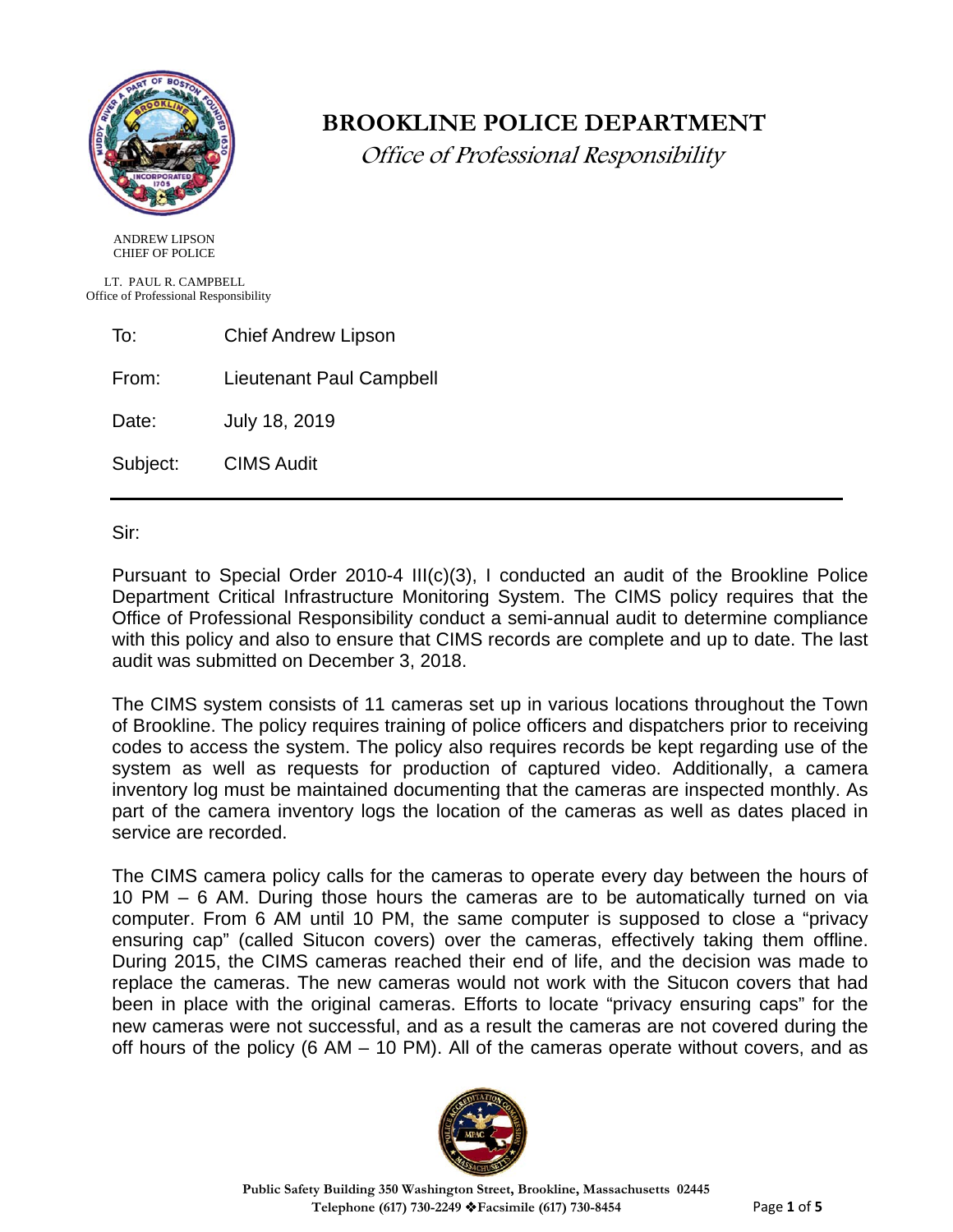such all cameras operate 24 hours a day. This has been the case since 2015, and been reported in numerous audits since that time.

In my last audit I noted that Special Order 2010-4 provides that recordings are to be retained for 14 days, "unless otherwise required by the evidence policy, by court order, or by law." At that time we had been retaining recordings for only 14 days. In my opinion this violates the law regarding records retention (Municipal Records Retention Schedule - Schedule number 01.007 – "Audio/Visual tape or Digital Recordings, security and surveillance tapes – retain 1 month"). I recommended that recordings be retained for 30 days, to bring us into compliance with the law. Shortly after this recommendation, the 30 day retention period was implemented. All CIMS recordings are now retained for 30 days, at which point they are overwritten.

#### Video Recording Production Requests

The Technology Division maintains a log documenting each request made for a copy of a video captured by the CIMS cameras. Requests for video are submitted to Officer Scott Wilder, who retains a hard copy of each request. He logs data associated with the request, including date/time of incident, type of incident, location, case # if applicable, date request filled and any additional remarks to explain the nature of the request.

I inspected this log and determined it to be organized and up to date. Since January 1, 2019 there have been 31 requests for production of video captured by the CIMS camera system. 25 of these video requests were made by law enforcement personnel for law enforcement reasons, while six requests were public records requests. All six of these public records requests were related to motor vehicle crashes. Of these six requests, four were filled, while two were not filled due to the fact that the cameras did not record any video of value.

Of the 31 total requests for video, 22 were actually accommodated. The remaining requests were not filled because the cameras did not record any video of value.

| Date of Incident | <b>Time of Incident</b> | <b>Type of Incident</b> | <b>Turned Over To</b>     |
|------------------|-------------------------|-------------------------|---------------------------|
| 1/6/2019         | 0620 Hrs.               | OUIL\ MV Crash          | Evidence                  |
| 1/7/2019         | 1330 Hrs.               | <b>IAD</b>              | IAD Lt.                   |
| 1/22/2019        | 2130 to 2230<br>Hrs.    | Armed Robbery           | <b>Detectives</b>         |
| 1/24/2019        | 1603 Hrs.               | MV Hit & Run            | Computer Room<br>Evidence |

Below is a list of the CIMS camera video requests for this audit period.

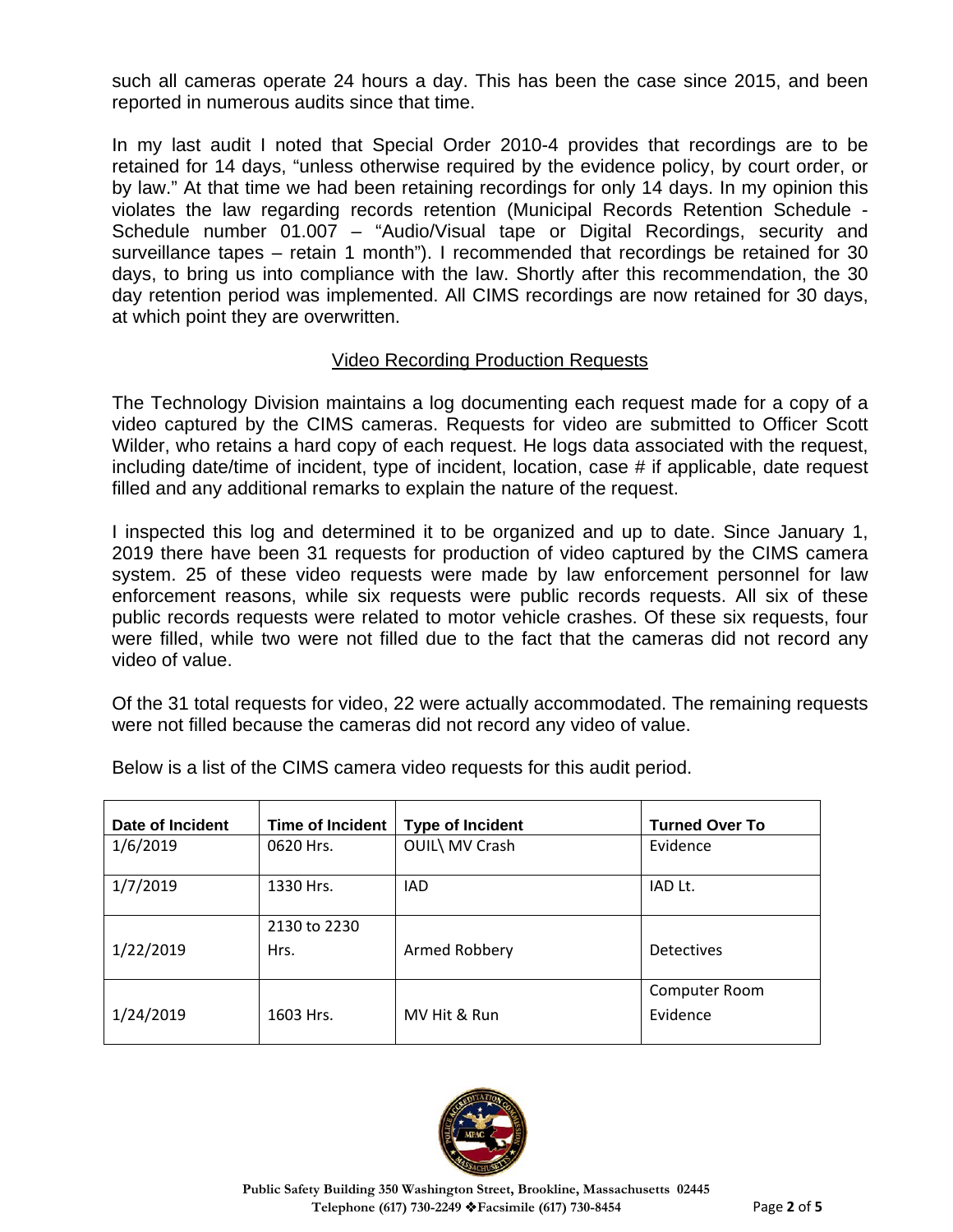| 2/5/2019  | 0240 Hrs.            | ABDW (BB Gun)                | $N/A$ – Not in view of<br>camera                          |
|-----------|----------------------|------------------------------|-----------------------------------------------------------|
| 2/10/2019 | 2145 Hrs.            | Hit & Run - bicyclist struck | Computer Room<br>Evidence                                 |
| 2/10/2019 | 2145 Hrs.            | Hit & Run - bicyclist struck | <b>Public Record Request</b><br>- bicyclist struck        |
| 2/10/2019 | 2145 Hrs.            | Hit & Run - bicyclist struck | Attorney Zazhary Ballin                                   |
| 2/11/2019 | 1650 Hrs.            | Hit & Run                    | N/A - Not in view of<br>camera                            |
| 2/25/2019 | 0845 Hrs.            | Hit & Run                    | N/A - Public Record<br>Request - Not in view<br>of camera |
| 3/7/2019  | 2145 Hrs.            | MV crash                     | <b>Public Record Request</b><br>- Produced                |
| 3/15/2019 | 1610 Hrs.            | Assault -DW (Knife)          | Evidence                                                  |
| 3/16/2019 | 1600 Hrs.            | Mal Destruction - MV         | N/A - Not in view of<br>camera                            |
| 3/19/2019 | 2340 Hrs.            | MV Crash                     | Evidence                                                  |
| 3/27/2019 | 1600 Hrs.            | <b>Assault Knife</b>         | Evidence                                                  |
| 3/28/2019 | 0813 Hrs.            | MV crash                     | Evidence                                                  |
| 3/30/2019 | 0034 Hrs.            | MV crash                     | Computer Room<br>Evidence                                 |
| 3/30/2019 | 0034 Hrs.            | MV crash                     | <b>Public Record Request</b><br>- Produced                |
| 4/1/2019  | 1540 Hrs.            | Package Theft                | $N/A - Not$ in view of<br>camera                          |
| 4/4/2019  | 0100 to 0200<br>Hrs. | OUIL                         | Evidence                                                  |
| 4/12/2019 | 0830 Hrs.            | MV crash - not reported      | N/A Public Record<br>Request - Not in view                |

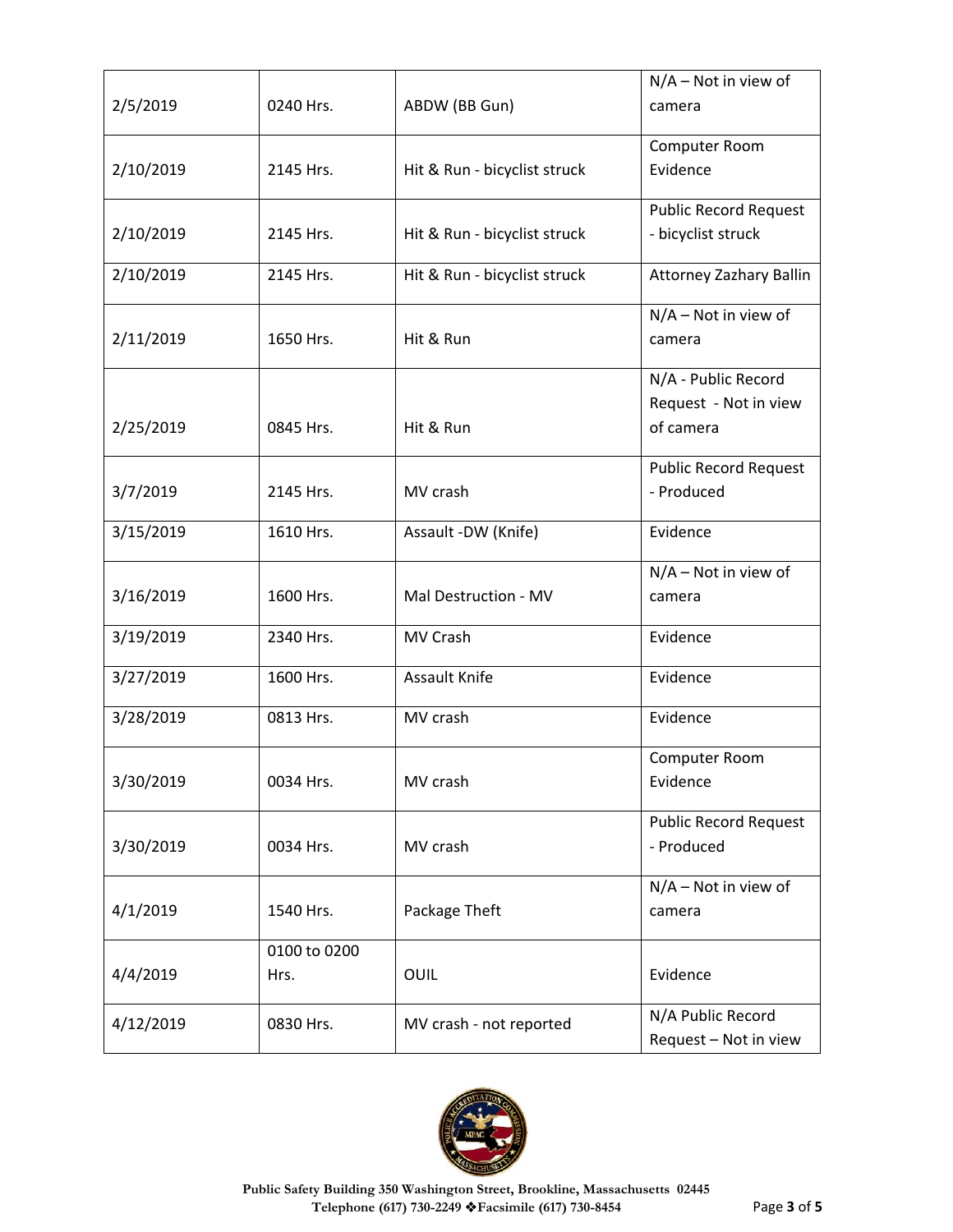|           |           |                              | of camera               |
|-----------|-----------|------------------------------|-------------------------|
|           |           |                              | $N/A$ – Nothing showing |
|           |           |                              | - No crime ever         |
| 5/11/2019 | 2230 Hrs. | reported possible carjacking | identified              |
| 5/14/2019 | 1825 Hrs. | Stolen MV                    | Evidence                |
| 5/27/2019 | 0800 Hrs. | Armed Robbery                | <b>Detectives</b>       |
| 5/27/2019 | 0800 Hrs. | Armed Robbery                | Detectives              |
|           |           |                              | $N/A -$ Nothing seen on |
| 5/28/2019 | 1000 Hrs. | Armed robbery - Boston Case  | camera                  |
| 6/2/2019  | 1450 Hrs. | threats and disorderly       | Evidence                |
| 6/8/2019  | 0030 Hrs. | Rape Investigation           | <b>Detectives</b>       |
|           |           |                              | $N/A - Not$ in view of  |
| 6/9/2019  | 0640 Hrs. | drag racing                  | camera                  |
| 6/12/2019 | 0110 Hrs. | OUIL                         | Evidence                |
| 6/21/2019 | 0001 Hrs. | Robbery                      | <b>Detectives</b>       |

## Camera Inventory and Inspection

Under the policy it is required that the camera system be inspected monthly by the Technology Division. Additionally the Technology Division must maintain a log inventorying all cameras in service, including the date each camera is placed in service, location, inspection dates, maintenance/repair history and specific activities being monitored if any.

The log detailing this information is kept in the Larimore property system. A separate log is maintained for each camera. The information contained in the logs is complete and easily accessible. I checked the logs and found the information to be clear and up to date. The cameras have been inspected as required. Where issues were discovered they were noted in the inspections as well as the repairs undertaken to correct these issues.

## Certification/Training

Prior to receiving an access code to operate the CIMS camera system, Department Employees are required to receive a copy of the policy for the CIMS cameras. Employees must also receive training in the policy, with a focus on impermissible uses. Once this is done, employees then sign a certification that they have received and read the Special Order regarding the CIMS camera system (S.O. 2010-4).